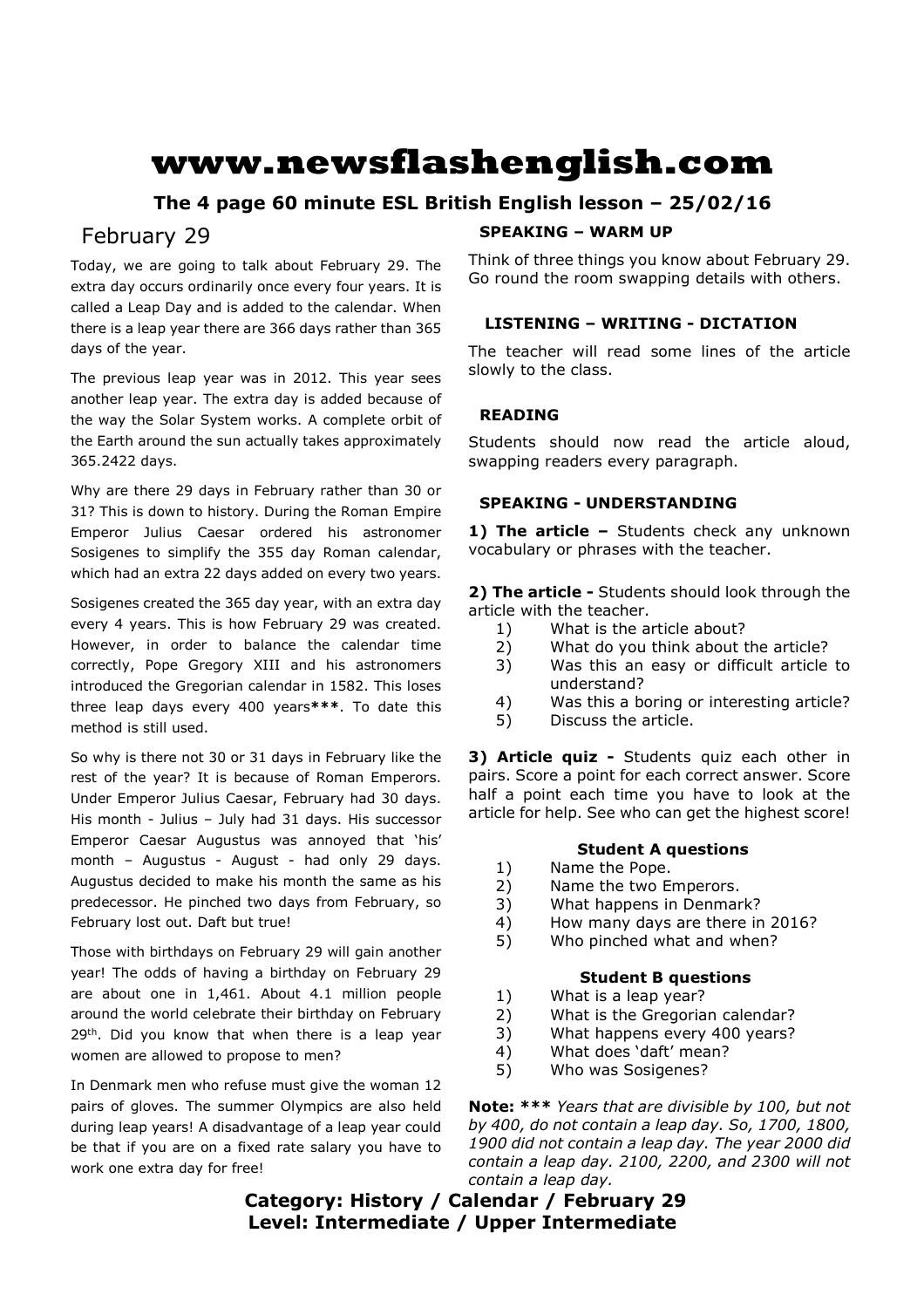#### **WRITING / SPEAKING**

about the **'February 29***' One-two minutes.*  compile a short dialogue together.

#### **WRITING / SPEAKING**

*In pairs* think of three things you know about February 29. Write them below. Talk about them!

- $1)$   $\qquad \qquad$ 2) \_\_\_\_\_\_\_\_\_\_\_\_\_\_\_\_\_\_\_\_\_\_\_\_\_\_\_\_\_
- 3) \_\_\_\_\_\_\_\_\_\_\_\_\_\_\_\_\_\_\_\_\_\_\_\_\_\_\_\_\_

# **WRITING / SPEAKING**

*In pairs* - Think of three things you know about *In pairs - Student A* is a reporter. *Student B* is each of the following:

- 1) Emperor Julius Caesar.
- 2) Emperor Caesar Augustus.
- 3) The Gregorian calendar.

Talk about each of them! *3-5 mins.*

*The teacher will choose some pairs to discuss their findings to the class.* 

### **WRITING / SPEAKING**

*In pairs* – **On this day…** think of three famous people born on this day. Now add three famous events that happened on this day: *Google it if necessary!* 

#### **DISCUSSION**

#### **Student A questions**

- 1) Did the headline make you want to read the article?
- 2) Do you know anyone who has a birthday on February 29? Who?
- 3) Do you know anyone famous who has a birthday on February 29?
- 4) Did you know the history of February 29 before today's English lesson?
- 5) What two other things do you know about February 29?
- 6) Can you remember anything in your life about something that happened on February 29?
- 7) Do you celebrate February 29?
- 8) Give three disadvantages of being born in a Leap Year.
- 9) Give three advantages of being born in a Leap Year.
- 10) What is the star sign for February 29?

#### **SPEAKING – ROLEPLAY 1**

In pairs. On the board write as many words In groups. One of you is the interviewer. The Compare with other teams. Using your words in the *Discussion FM* radio studio in London. others are one of the following people. You are Today's interview is about: *February 29.*

- 1) Someone who has a birthday on February 29.
- 2) An Astronomer.
- 3) A historian.
- 4) A man who has been proposed to by a woman on February 29.

*The teacher will choose some groups to roleplay their interview in front of the class.* 

#### **SPEAKING - ROLEPLAY 2**

someone in the street. The reporter is asking about the advantages and disadvantages of February 29. *3 mins.* 

#### **SPEAKING**

*Allow 10-15 minutes* – As a class.

**February 29** 

*Google it if necessary!*

*The teacher can moderate the session.*

#### **DISCUSSION**

#### **Student B questions**

- 1) What do you think about what you've read?
- 2) Why are the Olympics held during Leap Years?
- 3) What do you know about the Gregorian calendar?
- 4) Do you know any women who have proposed to a man on February 29?
- 5) Do you work for free on February 29?
- 6) Are you into astronomy?
- 7) Do you like learning about history?
- 8) Have you studied Roman history? When?
- 9) What do you normally do on February 29?
- 10) Did you like this discussion?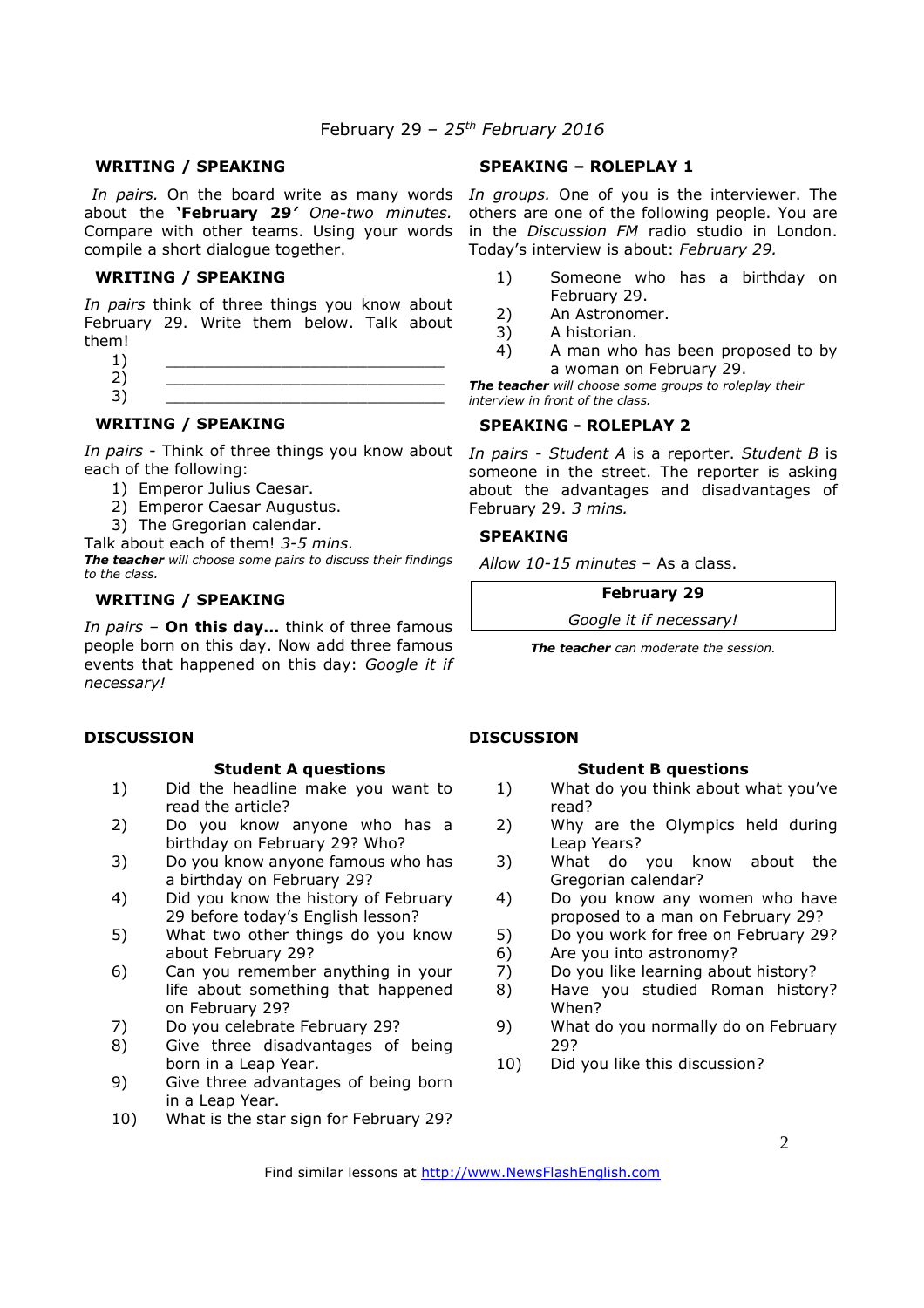# **GAP FILL: READING GAP FILL: GRAMMAR**

#### **February 29**

Today, we are going to talk about February 29. The extra day occurs ordinarily once every four years. It is called a Leap Day and is added to the  $(1)$ . When there is a leap year there are 366 days rather than 365 days of the year. The previous leap year was in 2012. This year sees another leap year. The extra day is added because of the way the Solar System works. A  $(2)$   $(3)$  of the Earth around the sun actually takes approximately 365.2422 days.

Why are there 29 days in February rather than 30 or 31? This is down to history. During the Roman Empire Emperor Julius Caesar ordered his astronomer Sosigenes to (4) \_ the 355 day Roman calendar, which had an extra 22 days added on every two years. Sosigenes created the 365 day year, with an (5) \_ day every 4 years. This is how February 29 was created. However, in order to balance the calendar time correctly, Pope Gregory XIII and his (6)\_\_ introduced the Gregorian calendar in 1582. This loses three  $(7)$  days every 400 years. To date this (8)\_ is still used.

#### *method / calendar / leap / simplify / extra / astronomers / orbit / complete /*

So why is there not 30 or 31 days in February like the rest of the year? It is because of Roman Emperors. Under (1)\_ Julius Caesar, February had 30 days. His month - Julius – July had 31 days. His (2)\_\_ Emperor Caesar Augustus was annoyed that 'his' month – Augustus - August - had only 29 days. Augustus decided to make his month the same as his (3)<sub>--</sub>. He pinched two days from February, so February lost out. (4)\_ but true! Those with birthdays on February 29 will gain another year! The (5)\_\_ of having a birthday on February 29 are about one in  $1,461$ . About  $4.1$   $(6)$  people around the world  $(7)$  their birthday on February 29<sup>th</sup>. Did you know that when there is a leap year women are allowed to (8) to men?

#### *daft / propose / predecessor / celebrate / successor / million / Emperor / odds*

#### **February 29**

Today, we are going to talk about February 29. The extra day occurs ordinarily once every four years. It is called a Leap Day and is added to the calendar. (1)\_\_ there is a leap year there are 366 days rather (2)\_\_ 365 days of the year. The previous leap year was in 2012. This year sees another leap year. The extra day is added because of the way the Solar System works. A complete orbit of the Earth around the sun actually takes approximately 365.2422 days.

Why are there 29 days in February (3) than 30 or 31? This is down to history. During the Roman Empire Emperor Julius Caesar ordered his astronomer Sosigenes to simplify the 355 day Roman calendar, (4)\_\_ had an extra 22 days added on every two years. Sosigenes created the 365 day year, (5) an extra day every 4 years. This is how February 29 was created. (6) , in order to balance the calendar time correctly, Pope Gregory XIII and his astronomers introduced the Gregorian calendar in 1582. This loses three leap days  $(7)$  400 years. To date this method is (8)\_\_ used.

#### *however / than / which / still / when / with / rather / every /*

 $(1)$   $(2)$  is there not 30  $(3)$  31 days in February like the rest of (4) \_ year? It is because of Roman Emperors. Under Emperor Julius Caesar, February had 30 days. His month - Julius – July had 31 days. His successor Emperor Caesar Augustus was annoyed that 'his' month – Augustus - August had only 29 days. Augustus decided to make his month the same as  $(5)$  predecessor.  $(6)$ pinched two days from February, so February lost out. Daft but true! Those with birthdays on February 29 will gain another year! The odds of having a birthday on February 29 are about one in 1,461. About 4.1 million people around the world celebrate their birthday  $(7)$  February 29<sup>th</sup>. Did  $(8)$  know that when there is a leap year women are allowed to propose to men?

*his / you / why / the / he / so / on / or*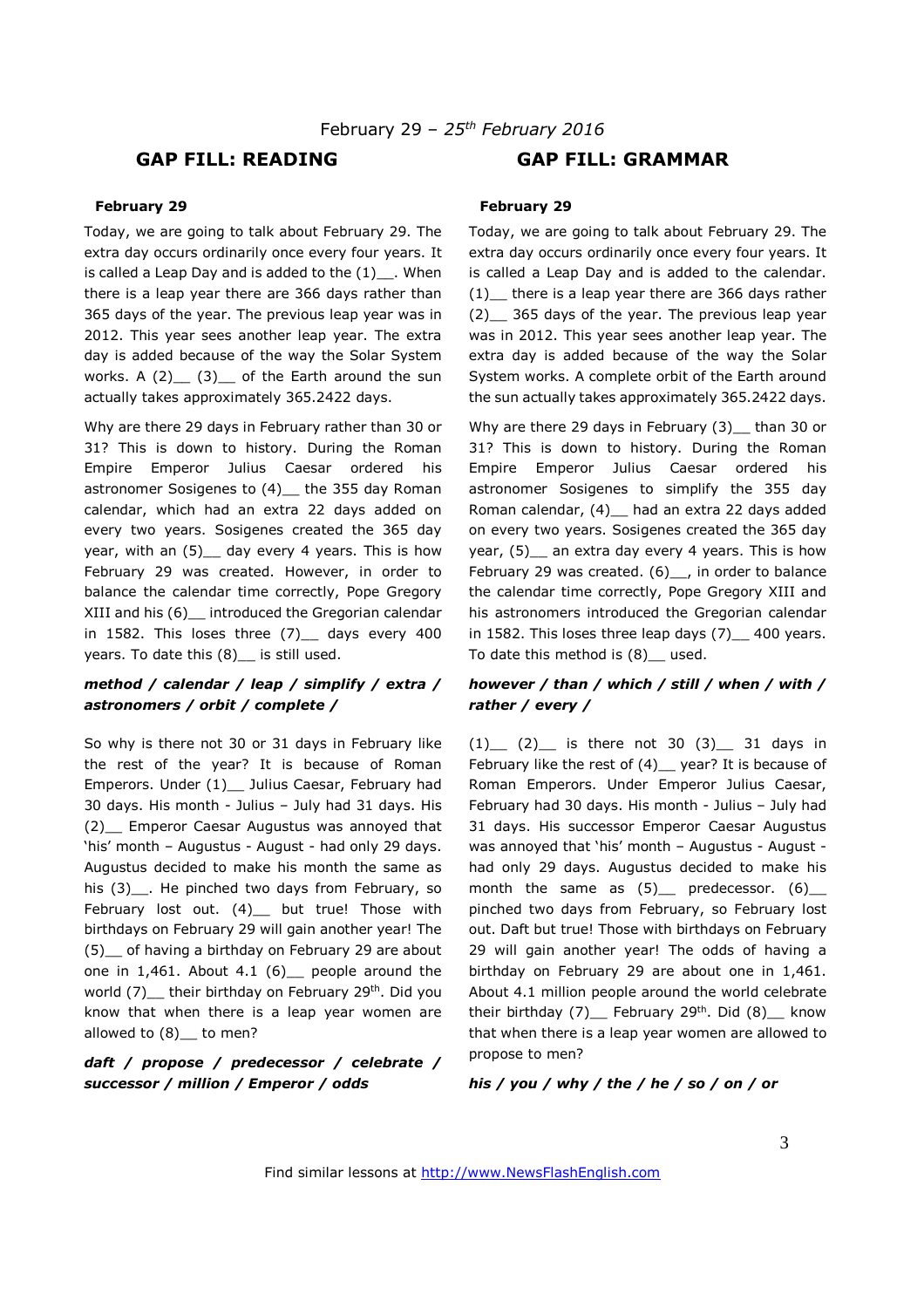#### February 29 – *25 th February 2016*



#### **February 29**

Today, we are going to talk about February 29. The extra day occurs \_\_\_\_\_\_\_\_\_\_\_\_\_\_\_\_\_\_\_\_ four years. It is called a Leap Day and is added to the calendar. When there is a leap year there are 366 days rather than 365 days of the year. The previous leap year was in 2012. This year sees another leap year. The extra day is added because of the way the Solar System works. \_\_\_\_\_\_\_\_\_\_\_\_\_\_\_\_\_\_\_\_\_\_\_\_\_ the Earth around the sun actually takes approximately 365.2422 days.

Why are there 29 days in February rather than 30 or 31? This is down to history. During the

Julius Caesar ordered his astronomer Sosigenes to simplify the 355 day \_\_\_\_\_\_\_\_\_\_\_\_\_\_, which had an extra 22 days added on every two years. Sosigenes created the 365 day year, with an extra day every 4 years. This is how February 29 was created. However, in order to balance the calendar time correctly, and his astronomers introduced the Gregorian calendar in 1582. This loses three leap days every 400 years. To date this method is still used.

So why is there not 30 or 31 days in February like the rest of the year? It is because of Roman Emperors. Under  $\_$ , February had 30 days. His month -

Julius – July had 31 days. \_\_\_\_\_\_\_\_\_\_\_\_\_ Emperor Caesar Augustus was annoyed that 'his' month – Augustus - August - had only 29 days. Augustus decided to make his month the same as his predecessor. He pinched two days from February, so February lost out. Daft but true!

on February 29 will gain another year! The odds of having a birthday on February 29 are about one in 1,461. About 4.1 million people around the world celebrate their birthday on February 29<sup>th</sup>. Did you know that when there is \_\_\_\_\_\_\_\_\_\_\_\_\_\_\_\_\_ are allowed to propose to men? In Denmark men who refuse must give the woman 12 pairs of gloves. The summer Olympics are also held **also held** 

# **www.newsflashenglish.com**

**Copyright D. J. Robinson 2016 (V3)**

#### **WRITING / SPEAKING**

**1) On the board -** *In pairs/As a class,* list 10 things you know about February 29. Talk about them. *3-5 minutes.*

**2) Sentence starters -** Finish these sentence starters. Correct your mistakes. Compare what other people have written.

- 1) February 29 \_\_\_\_\_\_\_\_\_\_\_\_\_\_\_\_\_\_\_\_\_\_\_\_\_\_
- 2) On this day \_\_\_\_\_\_\_\_\_\_\_\_\_\_\_\_\_\_\_\_\_\_\_\_\_\_\_
- 3) Emperor \_\_\_\_\_\_\_\_\_\_\_\_\_\_\_\_\_\_\_\_\_\_\_\_\_\_\_\_\_

**3)** Write down 50 words about: *February 29.* Your words can be read out in class.

**4) Homework -** Write and send a 200 word email to your teacher about: *February 29.* Your email can be read out in class.

#### **SPELLING**

The teacher will ask the class individually to spell the following words that are in the article. Afterwards check your answers.

- 1) astronomer 2) Gregorian
- 3) calendar
- 4) Augustus
- 5) February<br>6) Birthday **Birthday**
- 7) odds
- 8) propose
- 9) leap
- 10) disadvantage

**SPELLING**

Use the following ratings: **Pass = 12 Good = 15 Very good = 18 Excellent = 20**

- 11) Emperor<br>12) predeces
	- 12) predecessor
- 13) occurs
- 14) once
- 15) rather
- 16) previous
- 17) could
- 18) successor
- 19) correctly 20) simplify
	-